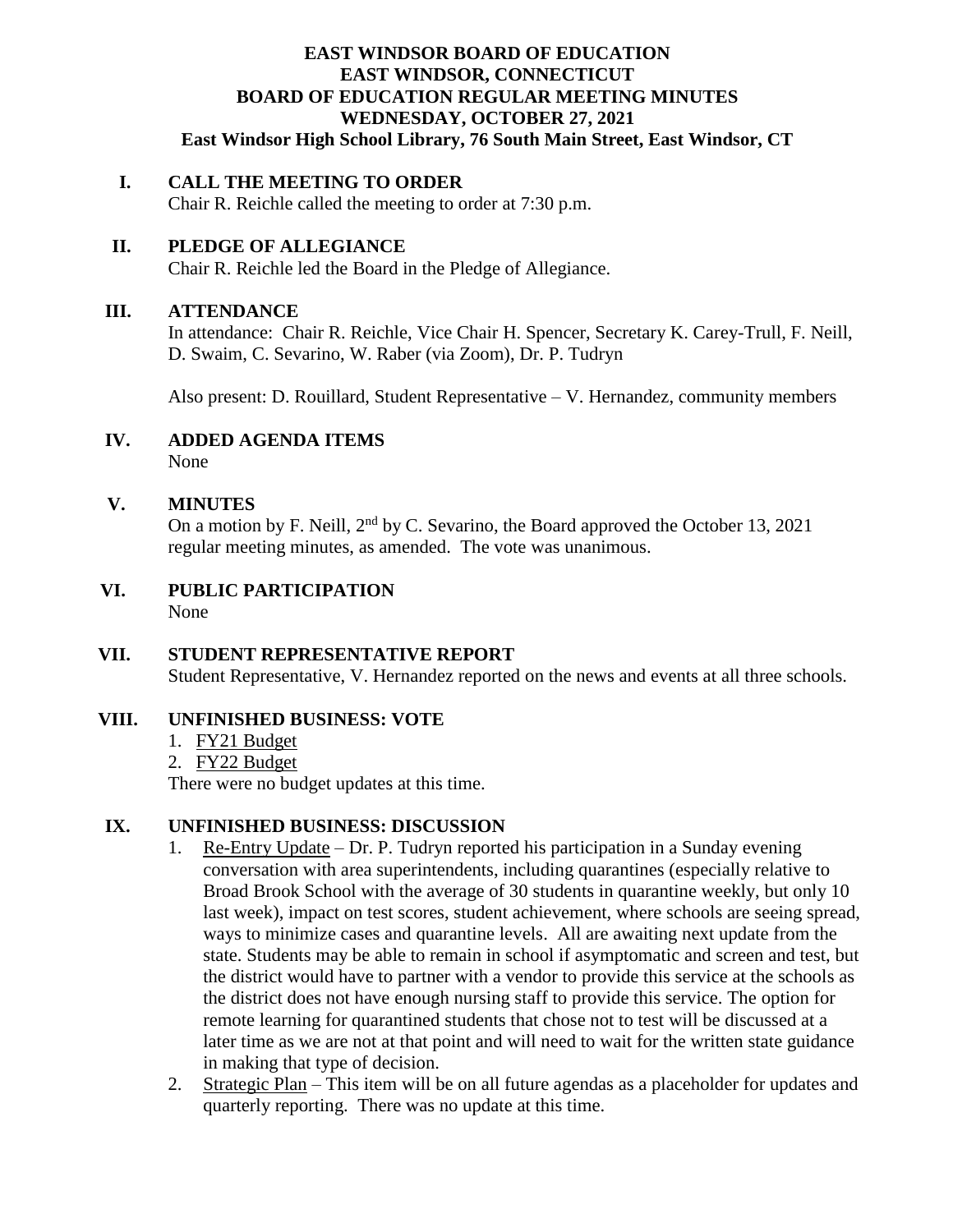#### **X. NEW BUSINESS: VOTE**

Job Description – Maintainer

On a motion by F. Neill,  $2<sup>nd</sup>$  by D. Swaim, the Board voted to approve the job description as presented. The vote was unanimous.

Dr. P. Tudryn will look to see if special skills will save the district money, i.e. electrical contracting etc. The position was written in the ARP ESSER grant. He also noted he has met with DPW and shared that he learned the agreement with DPW is for restricted mowing only. This is primarily due to limited resources with staffing from DPW. The position of maintainer would be able to support work on our grounds, courtyards, and spruce up school grounds. The grant is for three years, and then the district could evaluate if the position is feasible to continue based on potential savings from contracting out.

#### **XI. NEW BUSINESS: DISCUSSION** None

## **XII. LIAISONS' REPORTS**

F. Neill reported her participation in a Pension Commission meeting - in a decent state, some volatility in the market but in decent state. Dr. P. Tudryn also attended and found it informative.

**XIII. PUBLIC PARTICIPATION** None

## **XIV. MISCELLANEOUS**

C. Sevarino noted the community has expressed wanting to see meetings recorded and stated she has made inquiries about this option in the past. She requested putting this topic on a future agenda for discussion.

Dr. P. Tudryn stated the district is still having some meetings virtually and can conduct check-ins with all three principals by Zoom, which is much easier to collaborate, while staying at their own site. He noted they are looking to set up video-conference capability for each building in one place, using Zoom account to record off of that, then could have a screen for presentations. Based on BOE feedback, Dr. Tudryn will explore options to record future BOE meetings.

F. Neill mentioned the Cub Scouts are doing a bag drop this weekend for the Food Drive. They will be doing the drop-off and then pick-up the following weekend. Food donations can also be dropped off at the church.

Dr. P. Tudryn noted the CIP list included in the meeting packet. Some items have been on the list for a few years, but it is important from the town perspective to see what projects are needed. The CIP suggested if some projects could be broken up, like asbestos abatement, this might be helpful for funding decisions. W. Quinones will also attend and help strategize for the future.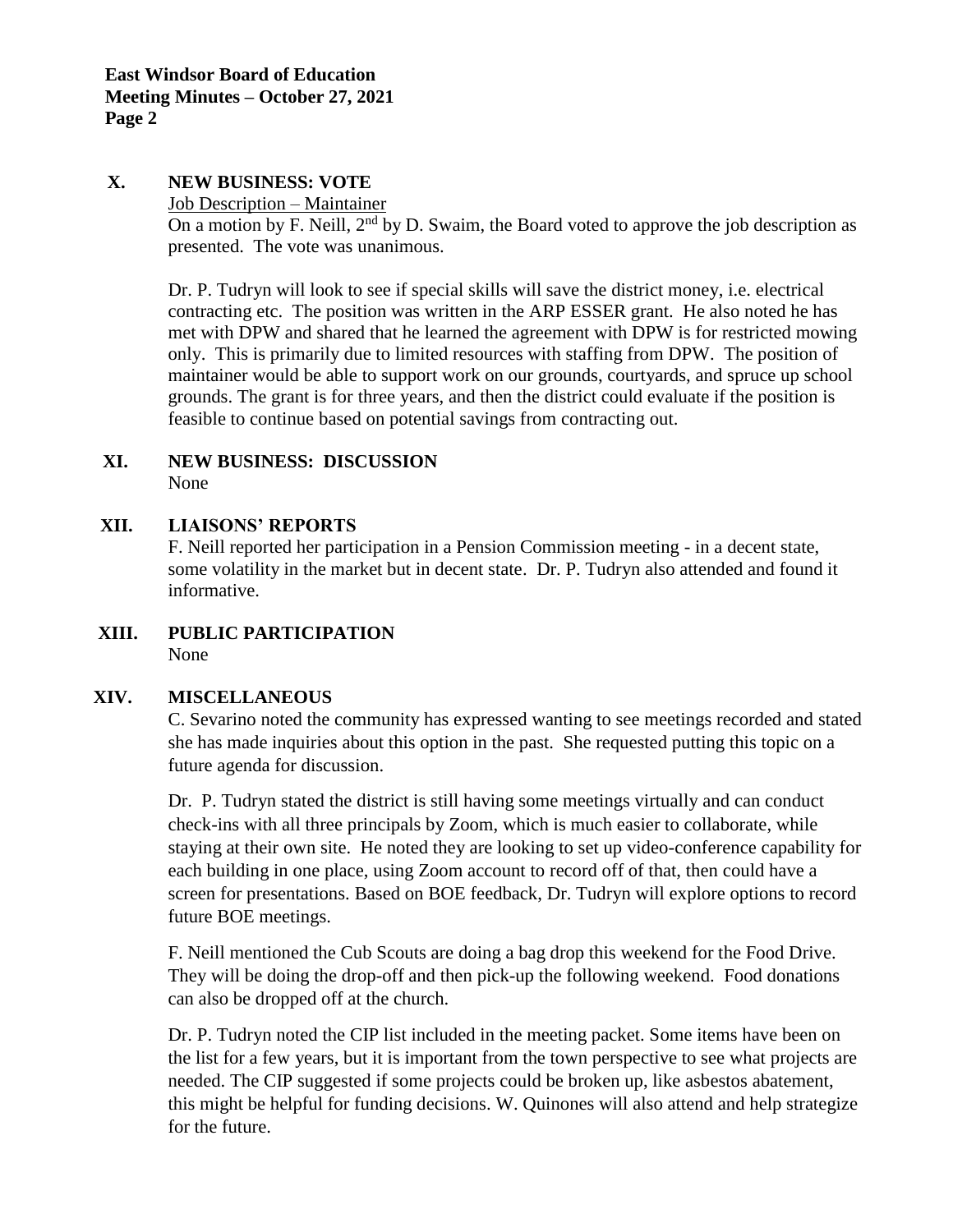High School Roof – The district/town would need to go through bonding for that project - Dr. Tudryn said he needs to determine where the process was stalled previously. The cost is hard to estimate because it is a constantly moving target – It was a \$3.5 million estimate to repair the roof recently.

Dr. P. Tudryn shared that he is pleased to announce that we have a math teacher (Sara Chmiel) that was nominated for a leadership program (eligible to Alliance Districts), research-based connected with UCONN, 5-year program – We are not sure if she will be accepted into the program, but will be an opportunity to be a change agent. He will keep the Board updated.

Dr. P. Tudryn also noted the high school applied for and was awarded a FASFA grant to increase completion of the FASFA form for federal aid for students for college – The grant is \$5,000 and will provide tools that will aid families to complete the form to get aid for college. D. Rouillard noted he did some research last year. There is a training scheduled in November that will provide high school and district staff information on how to access the funds.

It was reported that 28 families chose to take PSAT this year for eighth-graders.

Dr. P. Tudryn mentioned Mr. Masters is here and volunteered with Dr. Hellerich for Voice4Change, a program where the state offered ESSER funds not tied to the district. High school students will create proposals on how they think COVID funds should be used. The state will select winning proposals to fund.

He also reminded the Board of the Annual Veterans Day Road Race – A number of school staff are participating. The district is collecting registration forms, as well as sending them out to parents to build momentum. Hopefully, parents, students, and staff will participate, connect with families and town as well.

He informed the Board he has been in the buildings on a weekly basis and informed them of the recent lockdown at EWMS. He noted he was in building at time and credited the staff as there was zero disruption to instruction during the time of the incident and lockdown. When families hear lockdown, it means instruction is still taking place but doors are locked for normally a brief time, and the result is limited disruption to classroom instruction. In this particular situation, it was necessary for adults to assist a student down the hallway and the student left the building by ambulance. There have been a few lockdowns at Broad Brook School that have lasted only a few minutes. Protocols and procedures are working the way they should be, kids are engaged. Shelter-in-Place is a different situation, where staff and students move away from the door, with lights off, quiet, etc.

It was noted the Trunk or Treat event is tomorrow at Reservoir Ave.

#### **XV. CORRESPONDENCE**

Letters – Commendation/Donation

#### **XVI. ADJOURNMENT**

On a motion by C. Sevarino, 2<sup>nd</sup> by D. Swaim, the Board voted to adjourn the meeting at 8:13 p.m. The vote was unanimous.